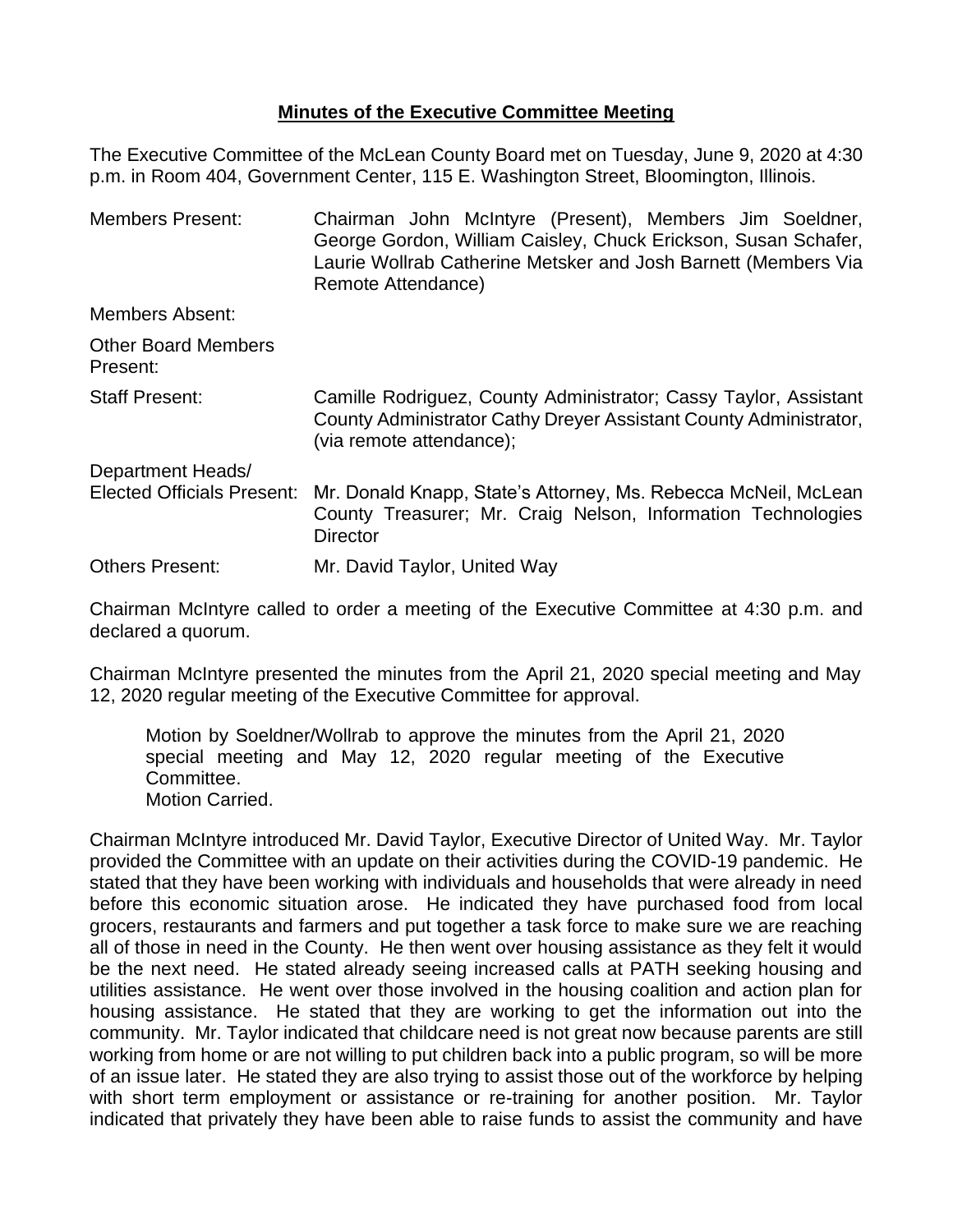Executive Committee Minutes June 9, 2020 Page **2** of **6**

also received funding from the Illinois COVID Relief Fund. He provided ways that individuals can get updates from them.

Ms. Metsker thanked him for all their work. She indicated she was concerned that members on task force do not represent all of the areas of the County. She stated she wanted to make sure that information was going out to all of the school districts in the County and other areas in the County. Mr. Taylor that while they are not represented on the task force Ray Robb and Gary Tipsord are on the task force as representatives of the rural areas and are charged with reaching out to the rural community. He stated they are already supporting LeRoy, Olympia, Lexington, Ridgeview school districts by providing food and meals. He stated that Heyworth and Tri-valley did not want any assistance, but they would reach out to Chenoa and Colfax.

Mr. Soeldner thanked him. He stated that Karen Zangerle of PATH had spoken to the Committee at a previous meeting and asked if they were working with PATH. Mr. Taylor indicated he has frequent conversations with Ms. Zangerle and that she has been part of the housing coalition. Mr. McIntyre thanked him for all of their efforts and asked if he could send the PowerPoint to them. Mr. Taylor indicated he would do that.

Chairman McIntyre presented appointments for approval.

Motion by Wollrab/Gordon to recommend approval of the appointments. Motion Carried.

Chairman McIntyre presented reappointment for approval.

Motion by Barnett/Caisley to recommend approval of the reappointments. Motion Carried.

Mr. McIntyre presented for action a request to approve renewal agreement with Iworq (Information Technology)

Motion by Schafer/Gordon to recommend approval of renewal agreement with Iworq (Information Technology) Motion Carried.

Mr. Soeldner, Chairman of the Finance Committee presented for action a request to approve Illinois State Board of Elections Voter Registration State Grant 2020 Acceptance Agreement and Addendum. Mr. Soeldner indicated we have received this in the past and assists with election expenses.

Motion by Soeldner/Metsker to recommend approval of Illinois State Board of Elections Voter Registration State Grant 2020 Acceptance Agreement and Addendum Motion Carried.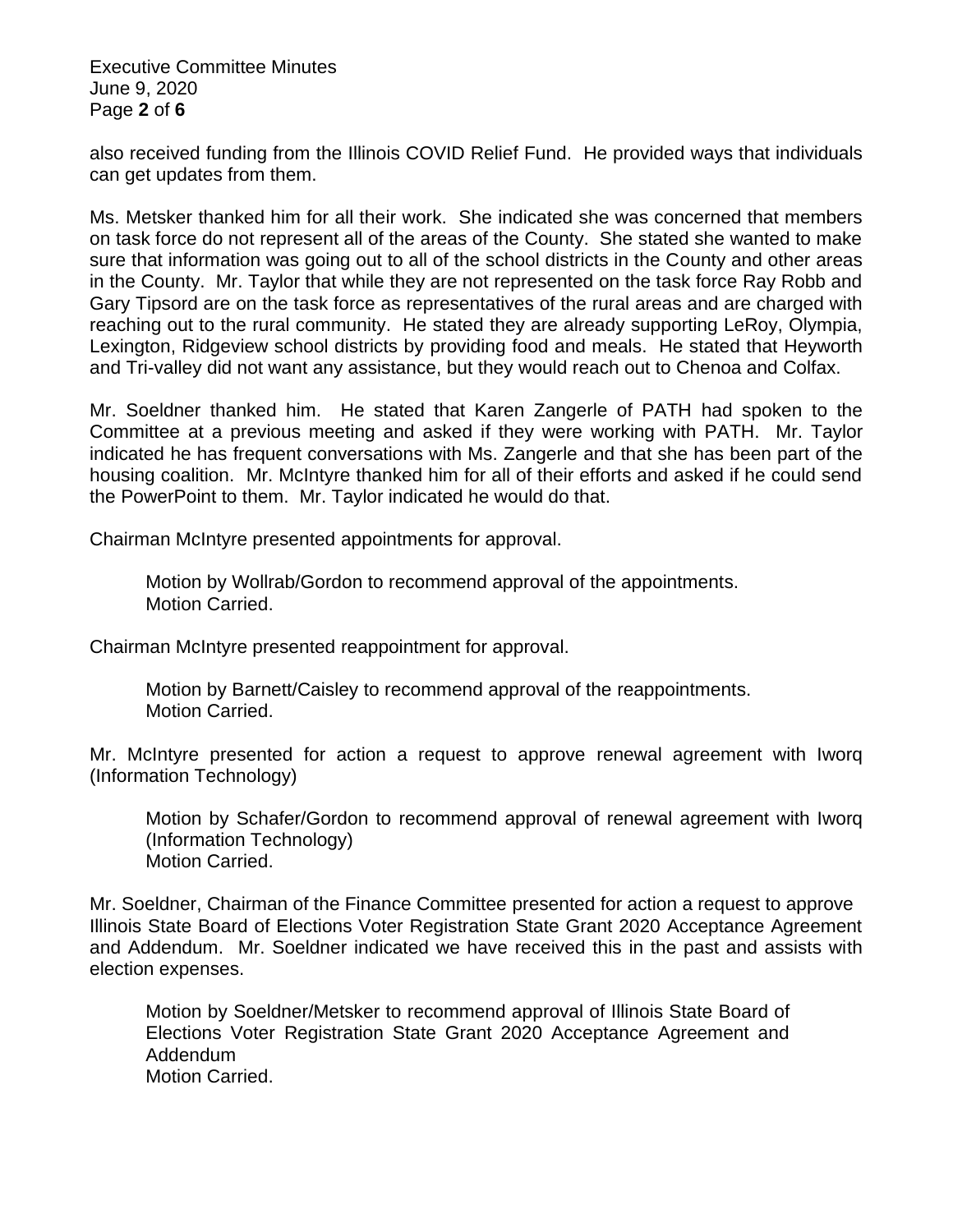Executive Committee Minutes June 9, 2020 Page **3** of **6**

Mr. Soeldner, Chairman of the Finance Committee presented for action a request to accept and place on file the Popular Annual Financial Report (PAFR) – December 31, 2019. Ms. Wollrab stated she appreciated the PAFR but stated she wished we had not referred to the Jail as a flag ship as she felt that means it is a show place and wished we had used language such as "state of the art".

Motion by Soeldner/Erickson to recommend accept and place on file Popular Annual Financial Report (PAFR) – December 31, 2019. Motion Carried.

Mr. Soeldner, Chairman of the Finance Committee presented for action a request to accept and place on file the Comprehensive Annual Financial Report (CAFR) for the Fiscal Year Ended December 31, 2019. Mr. Soeldner pointed out that the agenda also listed the single audit and that was not ready to be presented.

Motion by Soeldner/Metsker to recommend acceptance and placement on file of the Comprehensive Annual Financial Report (CAFR) for the Fiscal Year Ended December 31, 2019. Motion Carried.

Mr. Soeldner indicated they had nothing further to present for action. He provided update on current finances for the year. Ms. Schafer asked if we had received any income from the cannabis sales tax. Mr. Soeldner indicated we had, and it was listed separately on the Treasurer's report this month. Chairman McIntyre asked if there were any further questions; hearing none, he thanked him.

Ms. Susan Schafer, Chairman of the Health Committee indicated they had nothing for action today but would have one item for the Board next week. Chairman McIntyre asked if there were any questions, hearing none, he thanked her.

Ms. Laurie Wollrab, Vice Chairman of the Land Use and Development Committee presented for action a request by the Land Use and Development Committee for a text amendment of the Code of McLean County Chapter 350, Zoning, Section 350-21(C) to state that an applicant may first submit an application for a text amendment to the Land Use and Development Committee for advice or recommendation prior to having it submitted to the Zoning Board of Appeals for a public hearing.

Mr. McIntyre indicated that it had been discussed and this item needed to go to the Zoning Board of Appeals first for a public hearing so was pulled from the agenda.

Ms. Wollrab presented for action a request by the McLean County Regional Planning Commission to approve a Regional Planning Service Agreement for their fiscal year July 1, 2020 through June 30, 2021.

Motion by Wollrab/Caisley to recommend approval of a Regional Planning Service Agreement for their fiscal year July 1, 2020 through June 30, 2021.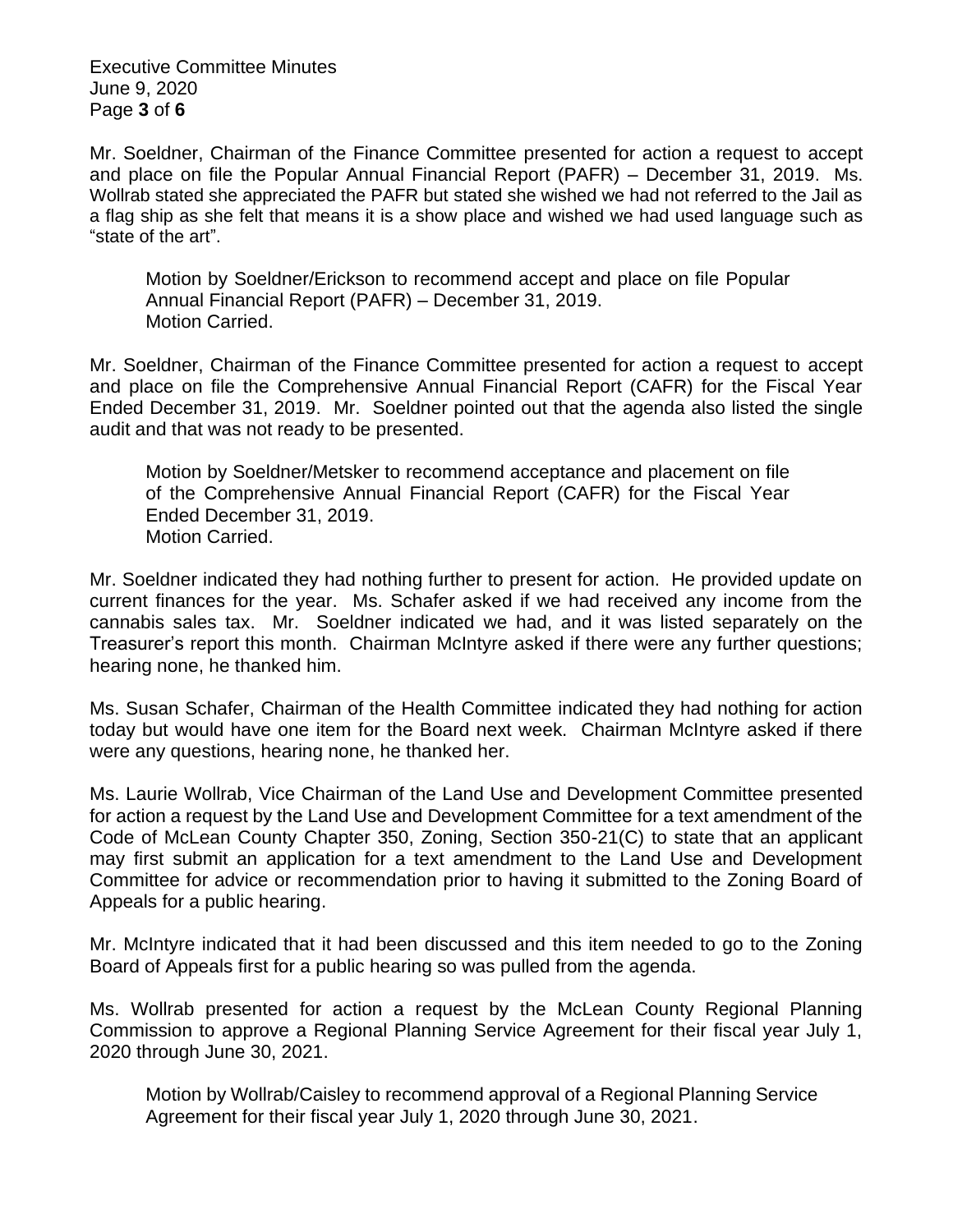Executive Committee Minutes June 9, 2020 Page **4** of **6**

Motion Carried.

Ms. Wollrab presented for action a request by the Ecology Action Center (EAC) to approve a Household Hazardous Waste Collection and Facility Feasibility Study Program Agreement between the EAC, City of Bloomington, Town of Normal, the Bloomington-Normal Water Reclamation District and McLean County. Mr. Soeldner stated he had mixed feeling on this as usually he is a supporter of recycling but concern that while our portion is only \$14,000 the total is over \$300,000 and small programs start to add up. Mr. Caisley indicated he was concerned about revenue being contributed by public entities because he and others would have to pay taxes for three different areas including the Town, Water Reclamation district and the County. He stated he felt this is a valuable service but questions the method of financing it.

Motion by Wollrab/Soeldner to recommend approval of a Household Hazardous Waste Collection and Facility Feasibility Study Program Agreement between the EAC, City of Bloomington, Town of Normal, the Bloomington-Normal Water Reclamation District and McLean County. Motion Carried.

Ms. Wollrab indicated they had no further items for action today. Chairman McIntyre asked if the Committee had any questions, hearing none, he thanked her.

Mr. Caisley indicated they had nothing for the Committee today but would have items for the Board next week. Chairman McIntyre asked if there were any questions, hearing none, he thanked him.

Mr. Josh Barnett, Chairman of the Property Committee indicated he had no action items for the Committee but would have an item for the Board next week. Chairman McIntyre asked if there were any questions; hearing none, he thanked him.

Mr. George Gordon, Chairman of the Justice Committee presented for action a request to approve a Limited Data Use Agreement for a fall study between the McLean County Coroner and Illinois State University. Ms. Metsker thanked the Coroner for her efforts on this as she looks to gain more knowledge to help preventing falls that result in death.

Motion by Gordon/Schafer to recommend approval of a Limited Data Use Agreement for a fall study between the McLean County Coroner and Illinois State University. Motion Carried.

Mr. Gordon indicated the Justice Committee had no further items for action today. Chairman McIntyre asked if there were any questions, hearing none, he thanked him.

Ms. Camille Rodriguez, County Administrator presented for action a request to critical hire requests. Ms. Rodriguez indicated that the first one is a request directly to related to the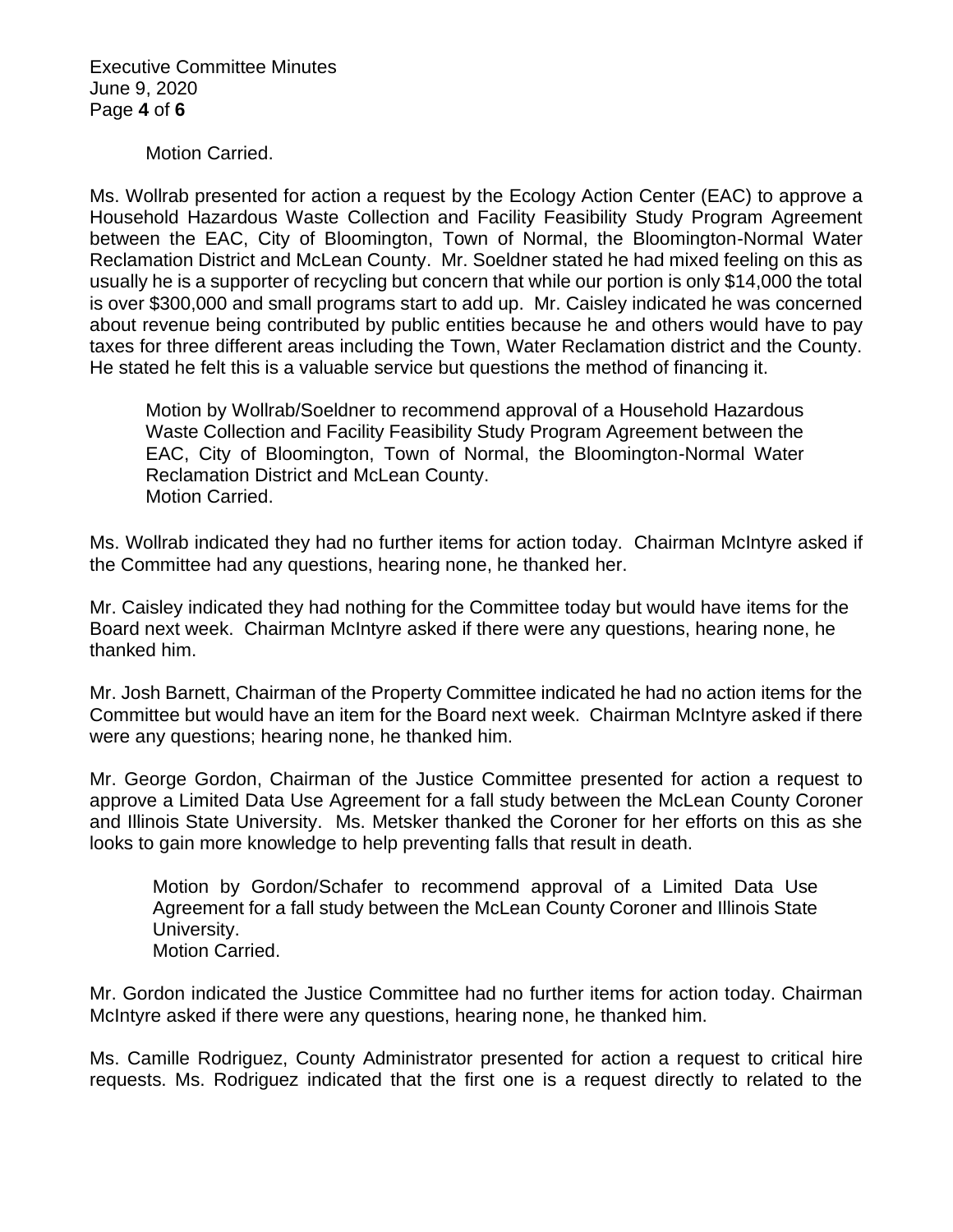Executive Committee Minutes June 9, 2020 Page **5** of **6**

executive Committee related to BHCC and the other requests have come before their respective oversight committees.

Motion by Gordon/Barnett to approve the critical hire requests Motion Carried.

Ms. Rodriguez presented the general employment activity report. Chairman asked if there were any questions, hearing none he thanked her.

Under Other Business Mr. Soeldner asked if there would be a presentation of the PAFR and CAFR at full board. He indicated there was a lot of good information. Ms. Rodriguez indicated they would work to see if that could be done for County Board. He stated he would like a summary presented. Ms. Metsker asked him to clarify what he wanted presented.

Mr. Caisley asked if the Resolution tabled last month would be placed back on the agenda for the June meeting. There was discussion about how that could occur. Mr. Gordon asked them to confirm that on the agenda it would be a motion to take it from the table. Mr. McIntyre confirmed. Ms. Metsker asked why he would want to bring that forward. Mr. Caisley indicated he felt that by putting it forward we and other counties had forced the Governor's hand to opening up more. He stated he felt that was a good thing and wanted to continue to have it at the forefront just in case the Governor decides to go back.

Chairman McIntyre presented for approval bills in the amount of \$8,977.23 for Regional Planning

| <b>MCLEAN COUNTY BOARD COMMITTEE REPORT</b> |  | PAGE 1 OF 2 |
|---------------------------------------------|--|-------------|
|---------------------------------------------|--|-------------|

AS OF 5/31/2020 **EXPENDITURE SUMMARY BY FUND** 

**Regional Planning** 

| <b>FUND</b> | <b>FUND TITLE</b>        |  |
|-------------|--------------------------|--|
| 0010        | <b>Regional Planning</b> |  |

| <b>PENDING TOTAL</b> | <b>PREPAID TOTAL</b> | <b>FUND TOTAL</b> |
|----------------------|----------------------|-------------------|
|                      | \$8,977.23           | \$8,977.23        |
|                      | \$8,977.23           | \$8,977.23        |
|                      |                      |                   |

The Minister

Motion by Soeldner/Gordon to approve payment of the general fund, shared sales tax, veterans and vending machine account invoices. Motion Carried.

Chairman McIntyre presented for approval bills in the amount of \$271,448.34 for the general fund, shared sales tax, veterans and waste management account.